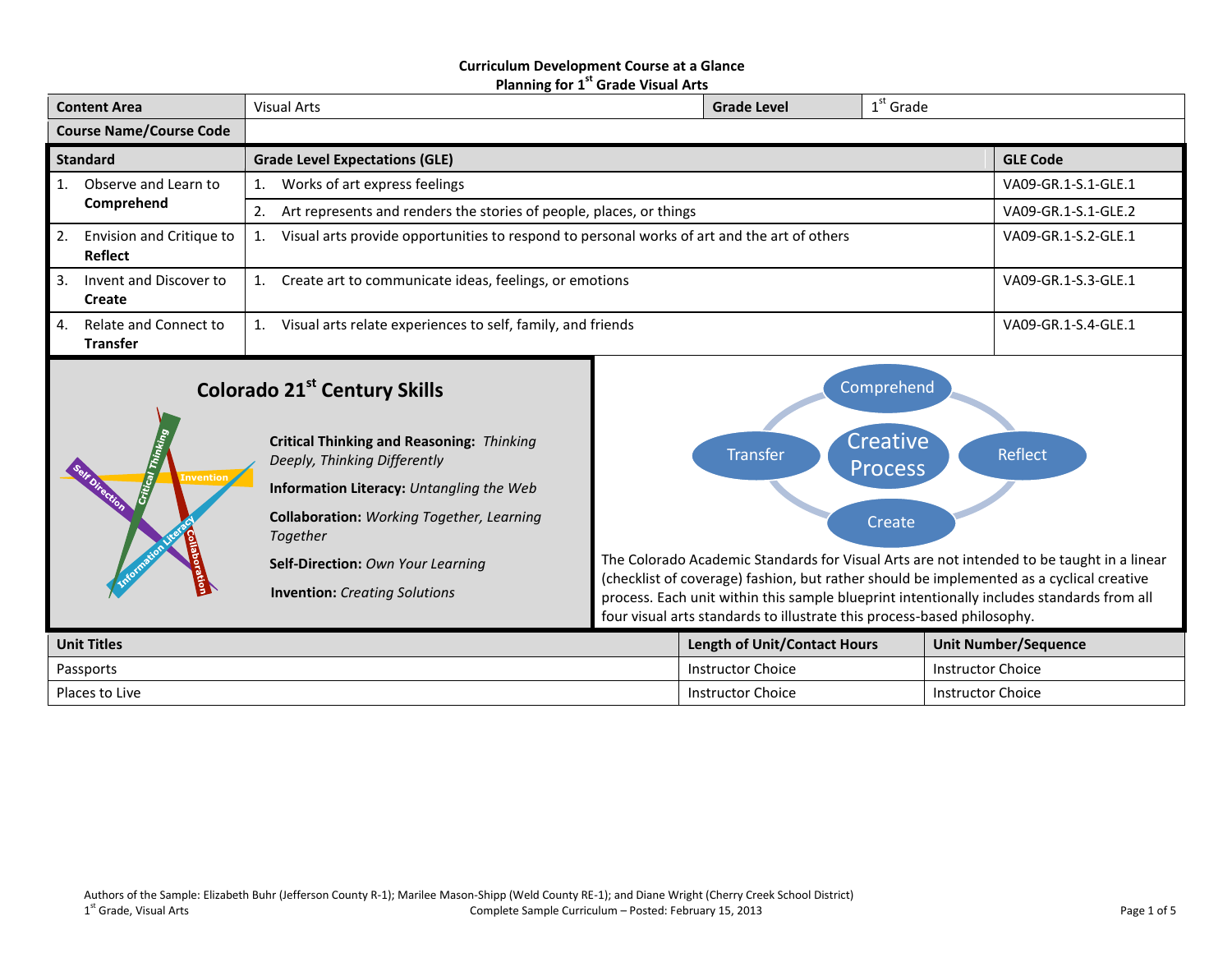| <b>Unit Title</b>                                     | Passports                                                                                                        |                                                                                          | <b>Length of Unit</b>                                                                                         | <b>Instructor Choice</b>                                                                                                                                                                                                                                                                  |
|-------------------------------------------------------|------------------------------------------------------------------------------------------------------------------|------------------------------------------------------------------------------------------|---------------------------------------------------------------------------------------------------------------|-------------------------------------------------------------------------------------------------------------------------------------------------------------------------------------------------------------------------------------------------------------------------------------------|
| <b>Focusing Lens(es)</b>                              | <b>Structure and Function</b>                                                                                    | <b>Standards and Grade</b><br><b>Level Expectations</b><br><b>Addressed in this Unit</b> | VA09-GR.1-S.1-GLE.1, VA09-GR.1-S.1-GLE.2<br>VA09-GR.1-S.2-GLE.1<br>VA09-GR.1-S.3-GLE.1<br>VA09-GR.1-S.4-GLE.1 |                                                                                                                                                                                                                                                                                           |
| <b>Inquiry Questions</b><br>(Engaging-<br>Debatable): | $EO.a, b, c, d$ and (VA09-GR.1-S.4-GLE.1-EO.a,d)<br>What do maps show us when we examine them?                   |                                                                                          | collaboration/working together and sharing our ideas, expand the possibilities within the art work?           | How would concept mapping help an artist organize art work? (VA09-GR.1-S.1-GLE.2) and (VA09-GR.1-S.2-GLE.1) and (VA09-GR.1-S.3-GLE.1-<br>Could a work of art reveal/show a sense of culture or space/ where you come from in this world? How? Why might the process of discovery, through |
| <b>Unit Strands</b>                                   | Comprehend/Reflect/Create/Transfer                                                                               |                                                                                          |                                                                                                               |                                                                                                                                                                                                                                                                                           |
| Concepts                                              | Place, Culture, Space/Time/Energy, Investigate/Discovery, Exploration, Create, Collaboration, Mapping, Structure |                                                                                          |                                                                                                               |                                                                                                                                                                                                                                                                                           |

| <b>Generalizations</b><br>My students will Understand that                                                                                                                                                                                                                                                                                                                                   | <b>Factual</b>                                                                                                                                                                      | <b>Guiding Questions</b><br>Conceptual                               |  |
|----------------------------------------------------------------------------------------------------------------------------------------------------------------------------------------------------------------------------------------------------------------------------------------------------------------------------------------------------------------------------------------------|-------------------------------------------------------------------------------------------------------------------------------------------------------------------------------------|----------------------------------------------------------------------|--|
| Concept mapping experiences organize the structure of<br>creations for artists. (VA09-GR.1-S.3-GLE.1-EO.a,b,c,d) and<br>(VA09-GR.1-S.4-GLE.1-EO.a,d)                                                                                                                                                                                                                                         | How can a concept map (like a thinking map) help an<br>artist plan a work of art?<br>How can the process of concept mapping help an artist<br>express feelings, ideas and emotions? | Why might an artist plan a work of art?                              |  |
| Mapping is a tool for investigating place and culture.<br>(VA09-GR.1-S.1-GLE.2-EO.a, b, c)                                                                                                                                                                                                                                                                                                   | How do contemporary artists use the map to make art?<br>What materials can artists use to make their maps?                                                                          | Why might an artist use maps to express ideas or<br>feelings?        |  |
| Space, time and energy are represented by artists, as they<br>How does Faith Ringgold show different places and<br>explore and investigate their culture through art making<br>times in her quilts?<br>(VA09-GR.1-S.1-GLE.1,, GLE.2) and (VA09-GR.1-S.2-GLE.1-<br>How do Native American Winter Counts show time?<br>EO.c,d) and (VA09-GR.1-S.3-GLE.1) and (VA09-GR.1S.4-<br>$GLE.1-EO.a,d)$ |                                                                                                                                                                                     | In what ways might an artist investigate space, time, and<br>energy? |  |
| Working together artists expand their capacity to create<br>artworks. (VA09-GR.1-S.1-GLE.1, 2) and (VA09-GR.1-S.3-<br>GLE.1) and (VA09-GR.1-S.4-GLE.1-EO. a, d)                                                                                                                                                                                                                              | How can thinking change through shared ideas?                                                                                                                                       | Why might artists share?                                             |  |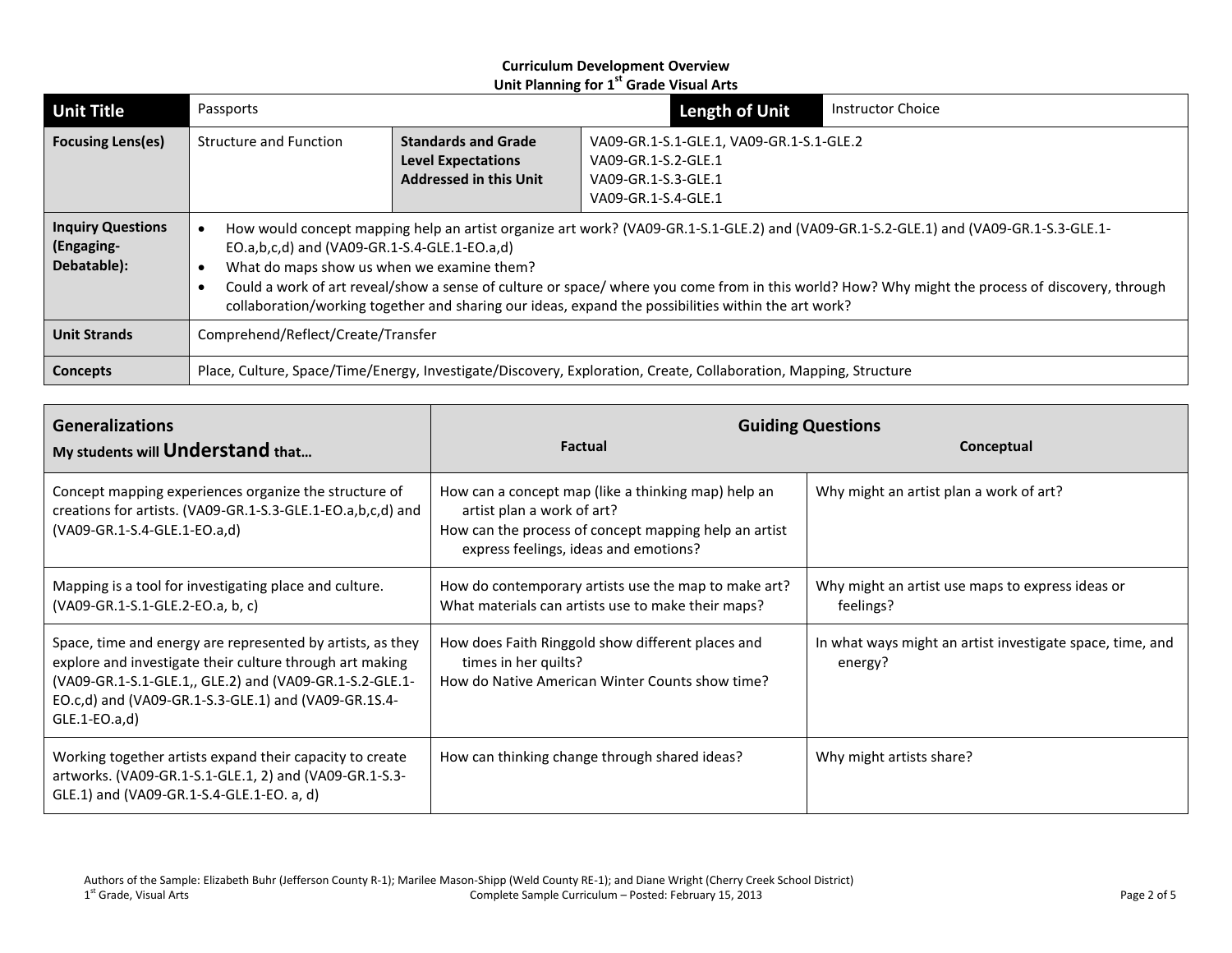| <b>Critical Content:</b>                                                                                                                                                                                                                                                                                                                                                                                                                                                                                                                                                            | <b>Key Skills:</b>                                                                                                                                                                                                                                                                                                                                                                                                                                                                                                                                                                                                                                                                                                                              |  |  |
|-------------------------------------------------------------------------------------------------------------------------------------------------------------------------------------------------------------------------------------------------------------------------------------------------------------------------------------------------------------------------------------------------------------------------------------------------------------------------------------------------------------------------------------------------------------------------------------|-------------------------------------------------------------------------------------------------------------------------------------------------------------------------------------------------------------------------------------------------------------------------------------------------------------------------------------------------------------------------------------------------------------------------------------------------------------------------------------------------------------------------------------------------------------------------------------------------------------------------------------------------------------------------------------------------------------------------------------------------|--|--|
| My students will Know                                                                                                                                                                                                                                                                                                                                                                                                                                                                                                                                                               | My students will be able to $(D_0)$                                                                                                                                                                                                                                                                                                                                                                                                                                                                                                                                                                                                                                                                                                             |  |  |
| The unique perspectives of organization and culture in the works of artists, such as<br>Jacob Lawrence and Leonardo Da Vinci, and Native American Winter Counts,<br>(VA09-GR.1-S.1-GLE.2-EO.a,b,c( and (VA09-GR.1-S.2-GLE.1-EO.a,c)<br>A variety of techniques and media artists use such as drawing, collage, painting,<br>and printmaking to reveal and expand cultural perspectives (VA09-GR.1-S.3-GLE.1-<br>EO.a,b,c,d)<br>Collaborative ways to work together (VA09-GR.1-S.2-GLE.1-EO.c,d)<br>Different ways to use mapping to organize the world (VA09-GR.1-S.4-GLE.1-EO.a,d) | Compare and contrast the unique organizational styles of artists. (VA09-GR.1-S.1-<br>GLE.2, 3)<br>Use mapping to organize space, time and energy. (VA09-GR.1-S.3-GLE.1-EO.a,b,c,d)<br>Create an experience of traveling the world and culture through creation of a two<br>or three dimensional artwork. (VA09-GR.1-S.3-GLE.1-EO.a,b,c,d)<br>Discuss and tell the cultural references found in the 2/3-dimensional art work.<br>(VA09-GR.1-S.1-GLE.2-EO.a,b,c)<br>Explain the culture and place the student represented in the art work. (VA09-GR.1-<br>$S.4-GLE.1-EO.a.d)$<br>Partner share how the work will expand understanding of the world as students<br>explain their interpretation of culture and mapping. (VA09-GR.1-S.4-GLE.1-EO.a) |  |  |

**Critical Language:** includes the Academic and Technical vocabulary, semantics, and discourse which are particular to and necessary for accessing a given discipline. EXAMPLE: A student in Language Arts can demonstrate the ability to apply and comprehend critical language through the following statement: *"Mark Twain exposes the hypocrisy of slavery through the use of satire."*

| A student in<br>can demonstrate the<br>ability to apply and comprehend critical language<br>through the following statement(s): |  | Mapping and organizing ideas helps an artist create and display artwork.                                                                           |  |  |
|---------------------------------------------------------------------------------------------------------------------------------|--|----------------------------------------------------------------------------------------------------------------------------------------------------|--|--|
| <b>Academic Vocabulary:</b>                                                                                                     |  | Mapping, collaboration, space, time, energy, integrate, discovery, organization, compare, contrast, techniques, culture, sense of place, construct |  |  |
|                                                                                                                                 |  |                                                                                                                                                    |  |  |
| <b>Technical Vocabulary:</b>                                                                                                    |  | Organizing features of mapping, strategies of sharing for collaboration techniques and media, artistic intent, expressive characteristics          |  |  |
|                                                                                                                                 |  |                                                                                                                                                    |  |  |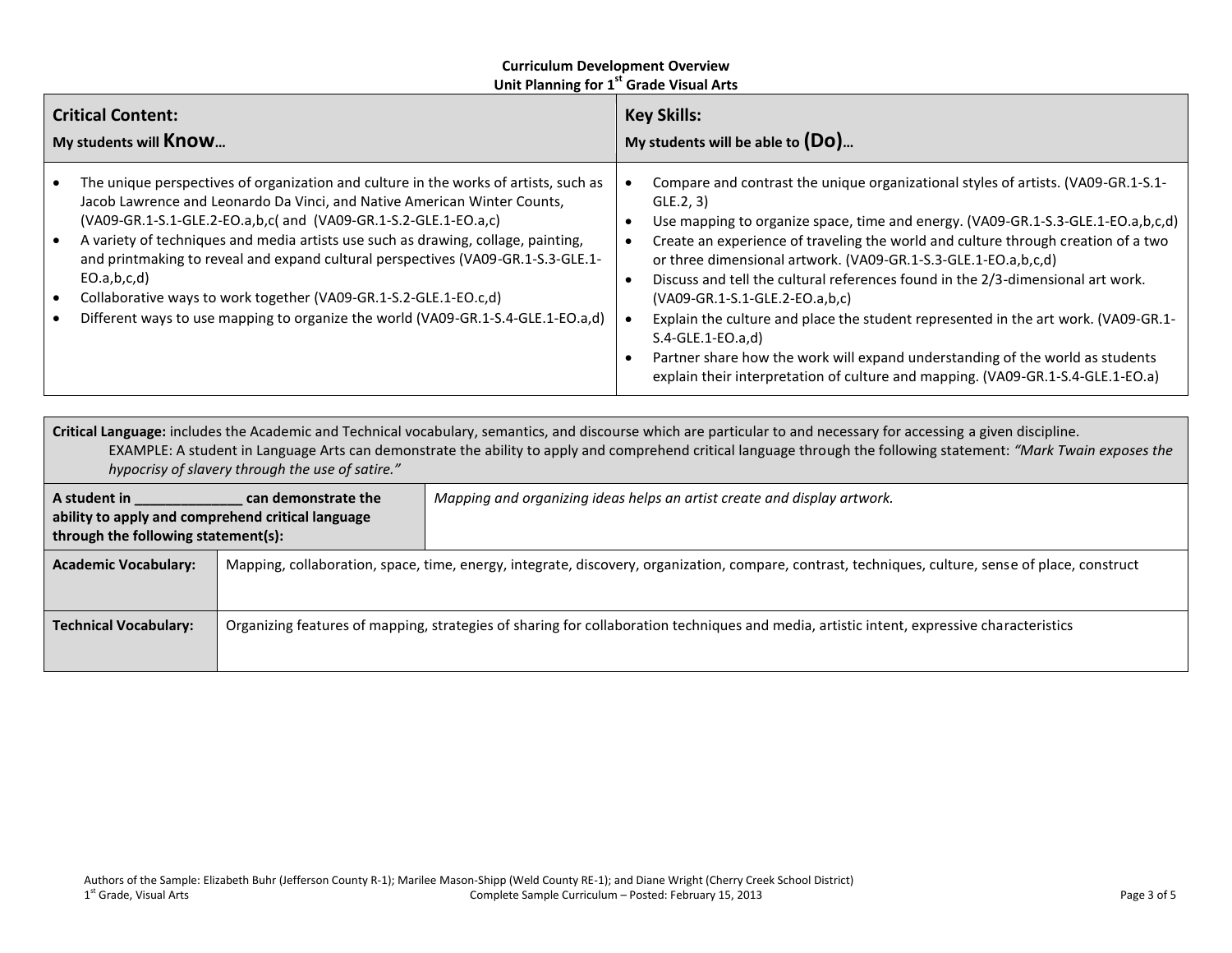| <b>Unit Title</b>                                     | Places to Live                                                                                                                                                                                                                                                                                                                                                                                         |                                                                                          | Length of Unit                                                                                                            | <b>Instructor Choice</b> |
|-------------------------------------------------------|--------------------------------------------------------------------------------------------------------------------------------------------------------------------------------------------------------------------------------------------------------------------------------------------------------------------------------------------------------------------------------------------------------|------------------------------------------------------------------------------------------|---------------------------------------------------------------------------------------------------------------------------|--------------------------|
| <b>Focusing Lens(es)</b>                              | Design/Relationships                                                                                                                                                                                                                                                                                                                                                                                   | <b>Standards and Grade</b><br><b>Level Expectations</b><br><b>Addressed in this Unit</b> | VA09-GR.1-S.1-GLE.1, VA09-GR.1-S.1-GLE.2<br>VA09-GR.1-S.2-GLE.1<br>VA09-GR.1-S.3-GLE.1<br>VA09-GR.1-S.4-GLE.1             |                          |
| <b>Inquiry Questions</b><br>(Engaging-<br>Debatable): | How might relationships between the environment and materials help artists get ideas? (VA09-GR.1-S.1-GLE.1-EO.a,c) and (VA09-GR.1-S.2-GLE.1-EO.b)<br>and (VA09-GR.1-S.3-GLE.1-EO.a, b, c) and (VA09-GR.1-S.4-GLE.1-EO.a,b)<br>Are artists supposed to come up with their own designs by themselves?<br>What is the difference between copying someone's design and being inspired by someone's design? |                                                                                          |                                                                                                                           |                          |
| <b>Unit Strands</b>                                   | Comprehend/Reflect/Create/Transfer                                                                                                                                                                                                                                                                                                                                                                     |                                                                                          |                                                                                                                           |                          |
| Concepts                                              |                                                                                                                                                                                                                                                                                                                                                                                                        |                                                                                          | Environment, Investigate/Discovery, Observation, Order/Form, Movement, Material, Patterns, Sequencing, Experiences, Media |                          |

| <b>Generalizations</b>                                                                                                                                                                             | <b>Guiding Questions</b>                                                                                          |                                                                             |  |  |
|----------------------------------------------------------------------------------------------------------------------------------------------------------------------------------------------------|-------------------------------------------------------------------------------------------------------------------|-----------------------------------------------------------------------------|--|--|
| My students will Understand that                                                                                                                                                                   | <b>Factual</b>                                                                                                    | Conceptual                                                                  |  |  |
| Design of an artwork often considers the basic order and<br>form (patterns/sequencing) of ideas, experiences and<br>media (VA09-GR.1-S.3-GLE.1-EO.a, b, c) and (VA09-GR.1-<br>$S.4-GLE.1-EO.a, b)$ | In what ways might sequencing and pattern affect art<br>make?                                                     | Why might an artist organize ideas?                                         |  |  |
| Design of an artwork often relies upon interrelationships<br>of dwelling, environment and material (VA09-GR.1-S.2-<br>$GLE.1-EO.b)$                                                                | How might location change the structure of dwellings?                                                             | Why do species (i.e. rabbits, bears, and bees) have<br>different dwellings? |  |  |
| Observation of details within static and changing<br>environments allows artists to discriminate relationships<br>that illuminate ideas for artworks. (VA09-GR.1-S.1-GLE.1-<br>EO.a, c)            | What factors (i.e. weather, migration, urban, rural,<br>geography, population density) influence<br>environments? | What influences environmental change?                                       |  |  |